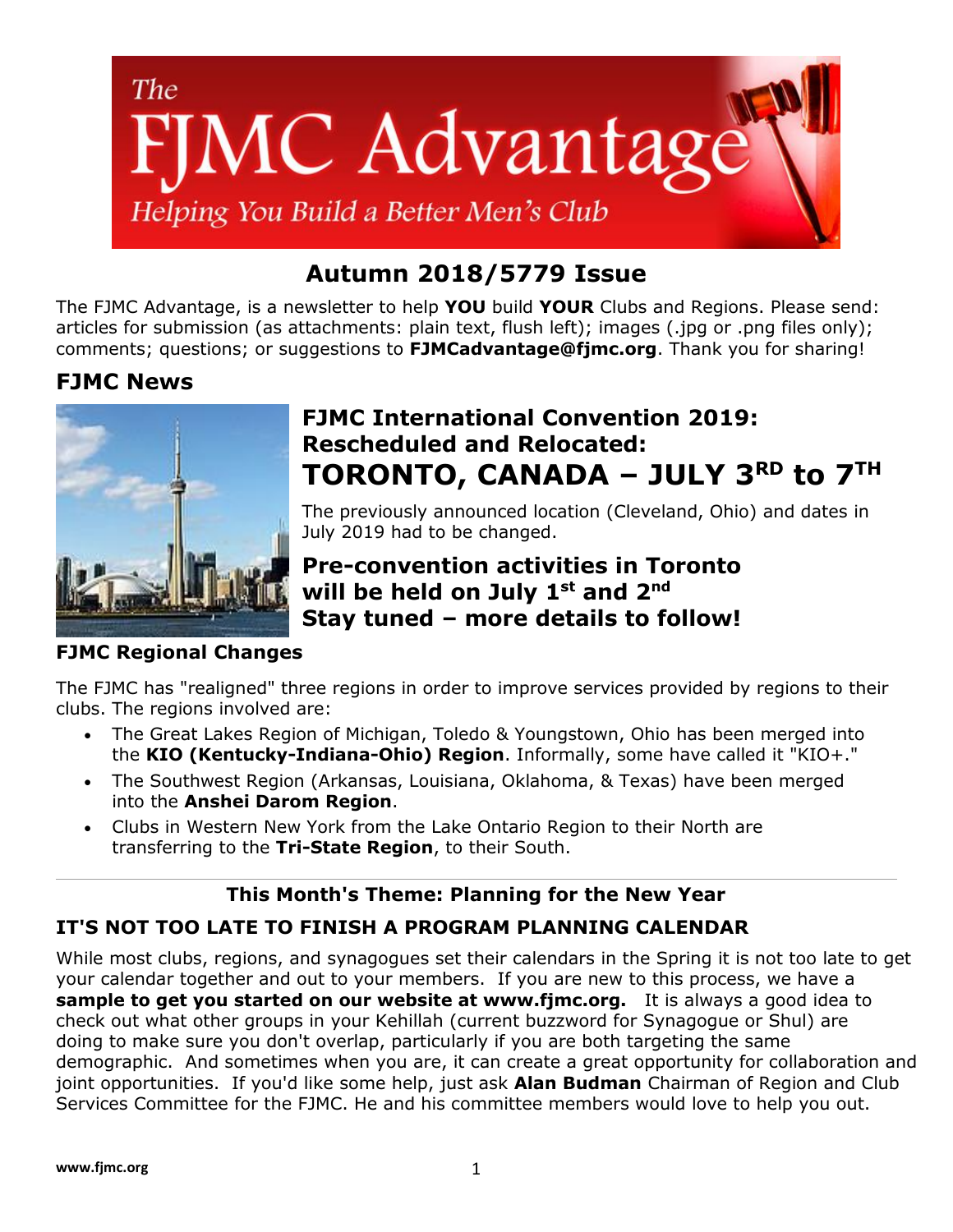

### **HAVE YOU UPDATED YOUR OFFICERS IN CHAVEROT?**

**The Advantage is automatically sent to all of the Club and Region Officers that we know about** from FJMC's database system, **[Chaverot](https://www.fjmc.org/club_details)**. So, if your club or region records are not yet updated with your new officers, please ask your President or Treasurer to log into **[Chaverot](https://www.fjmc.org/club_details)** and update your club and region records.

**Of course, we always hope you will forward this on to anyone in your club or region which would find the information in the advantage valuable by clicking: [Forward this](file://///Users/apple/Dropbox/October%202019%20Dues%20Mailing/%25257baction.forward%25257d) e-mail.**

NOTE: Officers need to sign in to their account on the FJMC site to access Chaverot. If you don't have an account, they are simple to create and can be done by going

to our homepage, looking for the User Menu in the upper right and then **[clicking here](https://fjmc.org/user/register)**.

The delightfully outstanding webmasters will make sure you have access to the right information.

I**F YOU NEED HELP WITH CHAVEROT, PLEASE E-MAIL: [webmaster@fjmc.org.](mailto:webmaster@fjmc.org?subject=Help%20with%20Chaverot) An FJMC IT Committee volunteer will get back to you, they (not the FJMC office) have the technical expertise to help you.**

| <b>User menu</b>             |  |
|------------------------------|--|
| • Login, Request Password, o |  |

- **Create New Account**
- · Problem? Email webmaster@fjmc.org

# **ARE YOU HEARING MEN'S VOICES? MAYBE IT IS TIME YOU SHOULD.**

As you plan your calendar for 5779, it is a great time to get some **[Hearing](https://www.fjmc.org/content/hearing-mens-voices) Men's' Voices [\(HMV\)](https://www.fjmc.org/content/hearing-mens-voices)** programs set up. If you've never done HMV before, **[read about it on the website](https://www.fjmc.org/content/hearing-mens-voices)**,



**Men Staying Healthy and Fit**  $\left(\left(\left(\begin{array}{c}\frac{\text{Hearing}}{\text{Meas}}\right)\right)\right)$ 

download the **Crossroads Implementation Guide** that covers the original HMV series and more and **[pick up a set of the HMV books.](http://fjmc.org/catalog/13)** Start small, maybe schedule one every other month or so. These are great resources and many lay out sessions that are "turn key" while others require some advance planning and thought. You can also **[get a consultant from the FJMC](http://fjmc.org/content/consultants-help-your-club-region)** to help you get started as well.

For more advanced HMV programs, try doing a theme for the year and building each session around that, or, having a different person not only lead each session, but also have them prepare the materials for it. at the

There is a **[Bulk Order Discounts on Hearing Men's Voices Books](https://www.fjmc.org/content/printable-order-forms)** form in this mailing or on the website for download. Discounts are for FJMC and MRJ affiliated clubs only.

The best price for **[Jewish Men at the Crossroads](https://www.fjmc.org/content/jewish-men-crossroads-1)** is \$3.99@ as a **[Kindle](https://amzn.to/2xKMBTv)  [book on Amazon](https://amzn.to/2xKMBTv)**. It is the only HMV book available in e-reader format.

The HMV Chair **[Paul Davidson](mailto:rachexdad@aol.com?subject=Hearing%20Men)** is happy to answer questions and help you out.

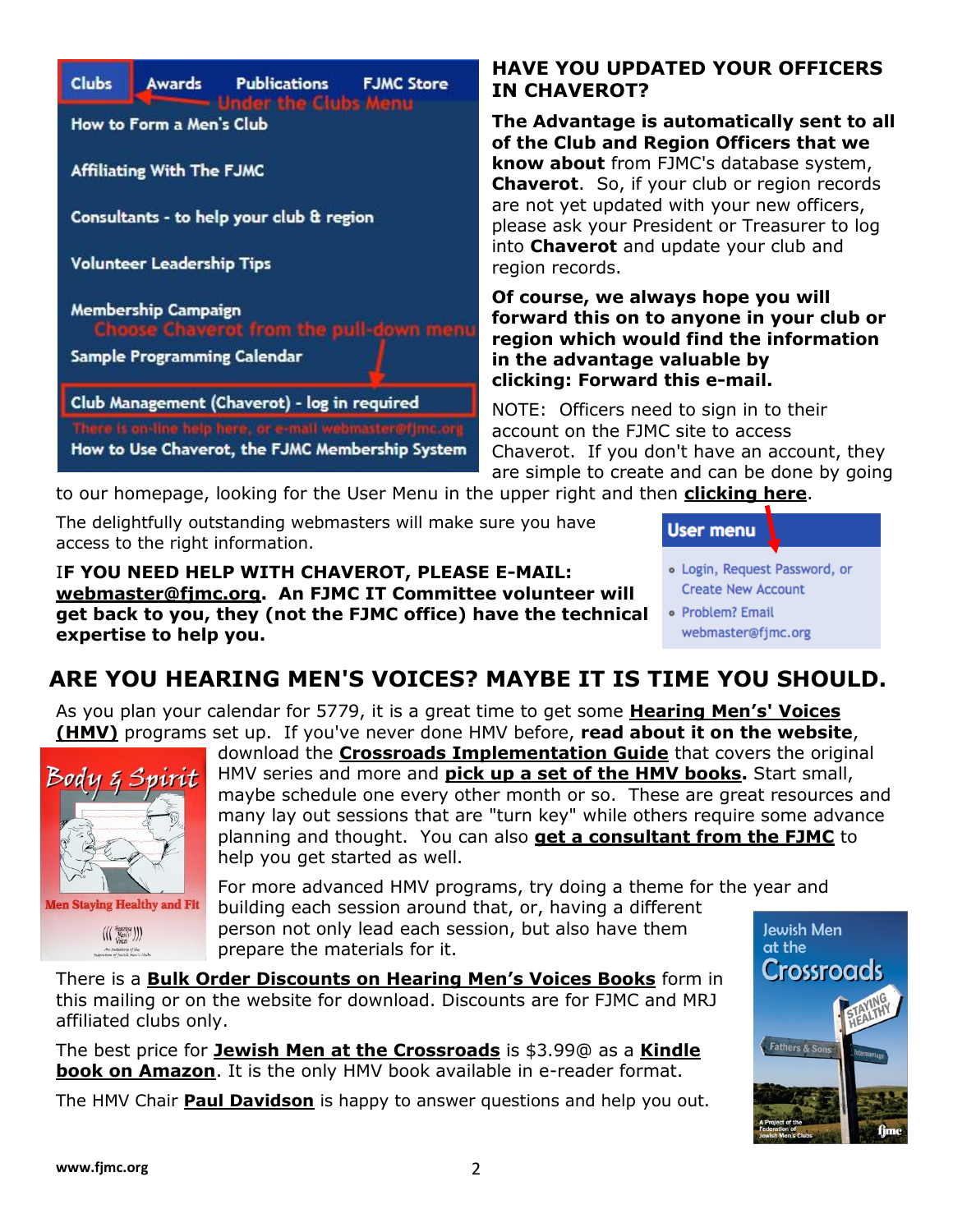### **ARE YOU WORKING WITH BROTHERHOODS AT REFORM SYNAGOGUES?**

The FJMC's formal collaboration with the Men of Reform Judaism (MRJ) at the national level has come to an end. This formal arrangement came two years ago, after many years of informal interactions of local clubs interacting with each other; co-operation on the Yellow Candle Program; and highly successful pilot programs at the FJMC regional level.

There is no reason for you to stop engaging in working together on projects of mutual interest (for example: Communal Meal or Scotch in the Sukkah; HMV for all men; basketball, baseball or bowling league; Scotch, beer, and/or wine tasting; etc.; etc.) with neighboring MRJ or any other Brotherhood/Men's Club regardless of affiliation, just because the national organizations are not in a formal arrangement. *Keep on truckin!*

#### **MEMBERSHIP STATEMENTS**

The first FY2019 FJMC Membership Statements have been mailed to the synagogue address of each Men's Club. One copy will be mailed per club addressed to job titles (President and Treasurer) of the club leadership. Club Officers will get e-mails to remind them that it is coming there via US mail. It costs more than \$75 per officer to send statements through the post office. Club Presidents, Co-Presidents and Treasurers: Please make sure that we have your proper email addresses and that your inbox has not blocked @fjmc.org e-mails. Thank you!

#### **SHARE YOUR SUCCESS STORIES**

Shout out! Use our hashtag #FJMC\_HQ. Post images and short text announcements about yourselves on FJMC timelines and groups: [FJMC on Facebook;](https://www.facebook.com/FJMCHQ) [FJMC\\_hq on Twitter;](https://twitter.com/FJMC_HQ) [FJMC Linked-](https://www.linkedin.com/groups/1817164)[In Group.](https://www.linkedin.com/groups/1817164)

|                             | FJMC Calendar for 5779 - October 2018 to August 2019<br>Effective as of October 3, 2018, Subject to Change  |
|-----------------------------|-------------------------------------------------------------------------------------------------------------|
| <b>October 8, 2018</b>      | <b>Columbus Day - FJMC Office Closed</b>                                                                    |
| October 26-28, 2018         | Kentucky-Indiana-Ohio-Plus (KIO+) Regional Retreat                                                          |
| <b>October 28, 2018</b>     | New England Region FJMC Keeper of the Flame 2018<br><b>Tribute and Celebration Event, Newton Centre, MA</b> |
| <b>November 4, 2018</b>     | Florida Region Man-of-the Year/Youth-of the-Year Dinner                                                     |
| <b>November 7, 2018</b>     | Northern New Jersey Region Man-of-the Year Dinner South<br><b>Marlboro, NJ</b>                              |
| <b>November 8-11, 2018</b>  | <b>FJMC Geffen Leadership Development Institute (LDI)</b><br><b>Training, Reisterstown, MD</b>              |
| <b>November 11-12, 2018</b> | <b>FJMC Officers &amp; Executive Committee Meeting; Reisterstown</b>                                        |
| <b>November 14, 2018</b>    | Northern New Jersey Region Man-of-the Year Dinner North<br>Springfield, NJ                                  |
| <b>November 22-23, 2018</b> | Thanksgiving - FJMC Office Closed                                                                           |
| Nov. 30-Dec. 2, 2018        | <b>Lake Ontario Region Retreat</b>                                                                          |
| <b>December 16, 2018</b>    | Middle Atlantic Region (MAR) Man of the Year Dinner<br><b>Wynnewood, PA</b>                                 |
|                             | December 24-25, 2018 Interchurch Center (ICC) Building Closed - FJMC Office Closed                          |
| Dec. 31, 18 - Jan 1, 2019   | Secular New Year, ICC Closed - FJMC Office Closed                                                           |
| <b>January 21, 2019</b>     | Martin Luther King, Jr. Day - FJMC Office Closed                                                            |
| <b>February 3, 2019</b>     | <b>World Wide Wrap, Everywhere</b>                                                                          |